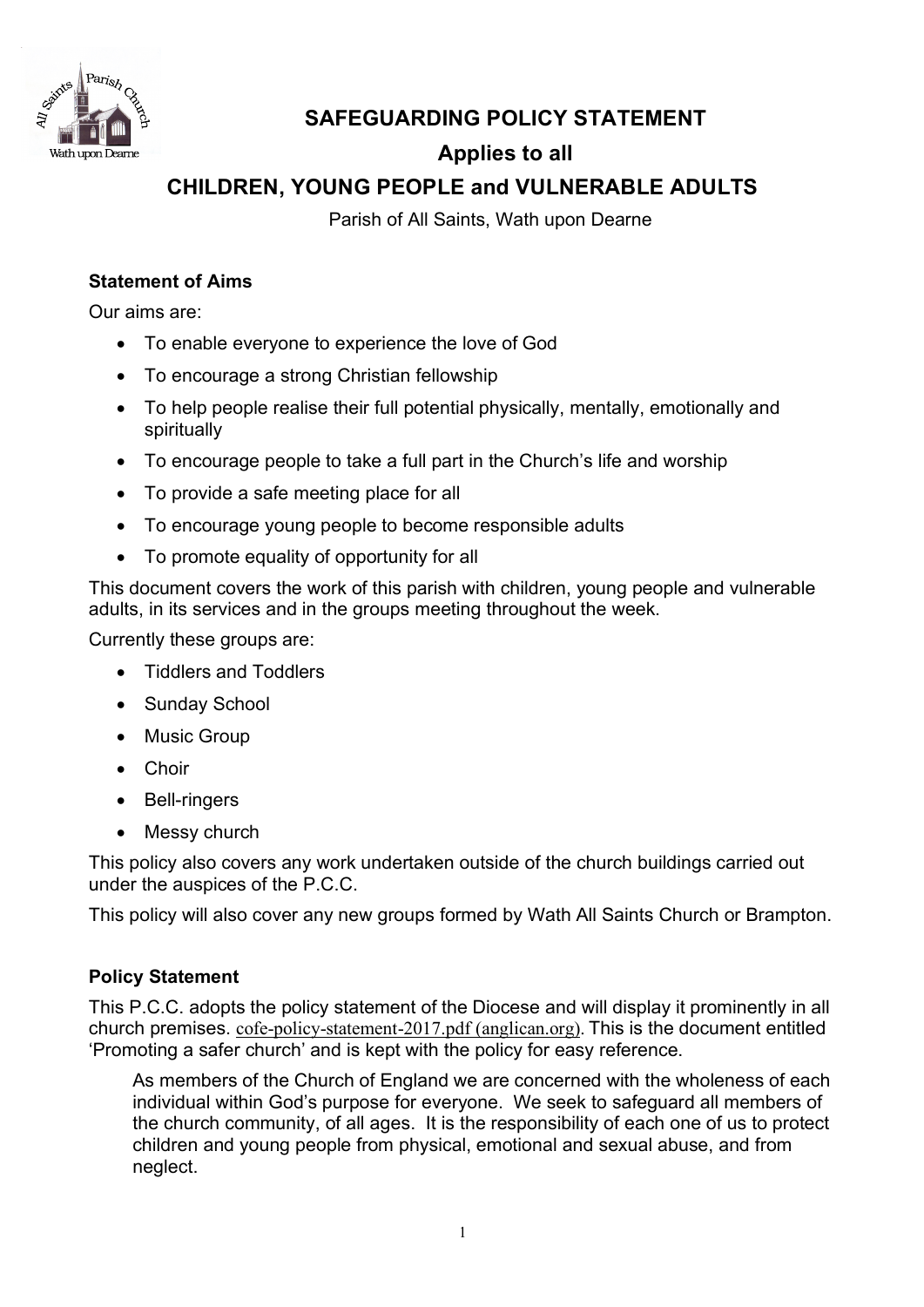The PCC expects all church members, especially those working with children and young people and vulnerable adults, to pay due regard and adhere to this policy as well as to the guidelines, practices and procedures defined in the Diocesan Safeguarding file, available from the Vicar's Vestry.

# **Application of the Policy**

All new workers, **whether paid or voluntary**, working for church-based organisations, will be informed of the policy by the vicar, the safeguarding officer or the group leader. They will be expected to accept the policy and guidelines and work according to their requirements.

All new members of the P.C.C. will be required to accept the policy and guidelines. Safeguarding will be placed on the Agenda of the P.C.C.

The policy will be reviewed and updated against current advice from the Church of England and the diocese annually and when regulation or guidance changes.

The P.C.C. will appoint a Safeguarding Officer and will inform the Church House administrator of their details.

#### **Risk assessment**

The diocese advises that 'For all groups and activities: • Undertake a health and safety risk assessment (see Model Activity Risk Assessment Template).• A registration form must be completed for every child or young person who attends groups or activities which should include up-to- date information on parents' contact numbers, medical information (e.g. allergies) and any special needs (see Model Registration Form – Activities and Trips )'.

These links are in the Parish Safeguarding Handbook via Layout 1 (churchofengland.org)

# **Church Premises**

Any organisation booking the use of church premises will be informed of the need to observe the policy via a statement on the Booking Form. They should be expected to confirm they have a Safeguarding policy and appropriate insurance. Individuals booking church premises for private functions will have the policy drawn to their attention and accept their responsibility for protecting children at that function.

#### **Recruitment**

The P.C.C. will follow the recruitment process included in the Safeguarding Policy. A confidential Self-Declaration form and policy acceptance form must be accepted and signed, A DBS check (Disclosure and barring service) will be obtained, depending upon the role applied for, through the diocesan system. References will also be required.

#### **Appointment to any post, paid or voluntary, will not be made until these processes are complete.**

All appointments will be made on a conditional basis until the completion of a satisfactory probationary period. All those working with children, young people and vulnerable adults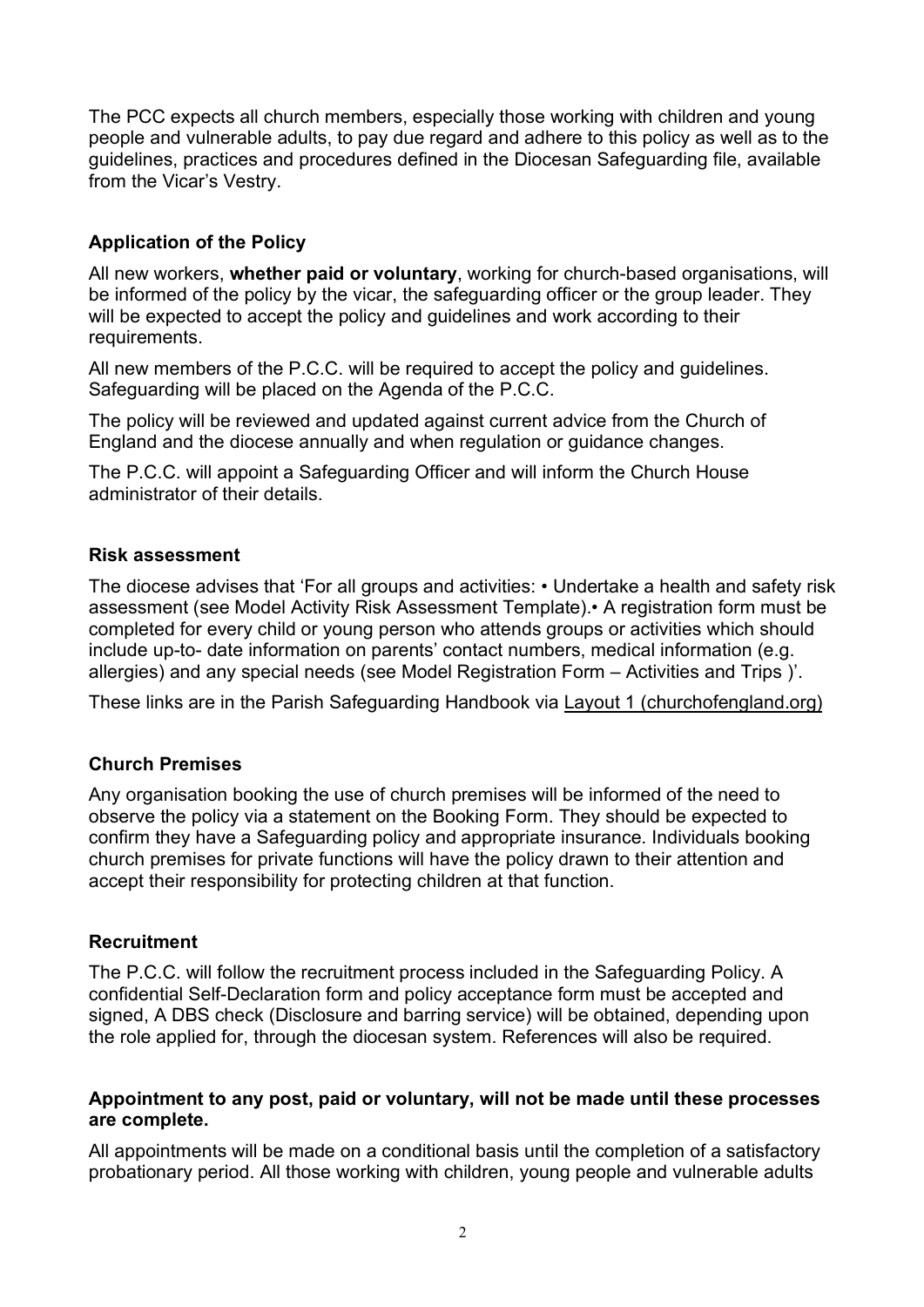will follow the good practice guidelines in the Diocesan Safeguarding policy and guidelines file.

## **Staffing for children's groups**

There must be at least two adults present in the meeting space of all the groups listed above. If the group is of mixed sex, it is good practice for there to be a male and a female leader present. If the group is all of one gender, it is good practice for one of the leaders to be of that gender. The PCC adopts the ratios as specified in the Church of England document Safer Environment and Activities, October 2019.

| Age (years) | Staff:Children |
|-------------|----------------|
| $0 - 2$     | 01:03          |
| $2 - 3$     | 01:04          |
| 4 - 8       | 01:06          |
| 9 - 12      | 01:08          |
| 13 - 18     | 01:10          |

On no account should an adult be alone with any age group. Staffing ratios should always take account of the needs and nature of the group.

## **Registration and Parental Consent for children's groups**

All groups will keep a register of those attending each session including leaders. Parental consent forms, including emergency contact details, must be completed for all participants, and must be available to group leaders whenever the group meets. This applies to all groups, whether meeting on church premises or elsewhere.

#### **Insurance**

A risk assessment must be undertaken, and confirmation obtained that the activity is covered by PCC insurance.

The PCC provides insurance, covering public liability and personal accident, for all groups listed above whose activities have been authorized by the PCC according to the requirements of its insurer, the Ecclesiastical Insurance Group.

This section provides a brief overview of the Health and Safety requirements for groups. Full details are held in the Health and Safety Policy.

#### **Fire Regulations and Security**

All group leaders will be aware of fire regulations and the positions of fire exits, call points and fire- fighting equipment. They will be vigilant as to the presence of anyone on the premises during the meetings of the groups. They should know who to contact in an emergency relating to the building.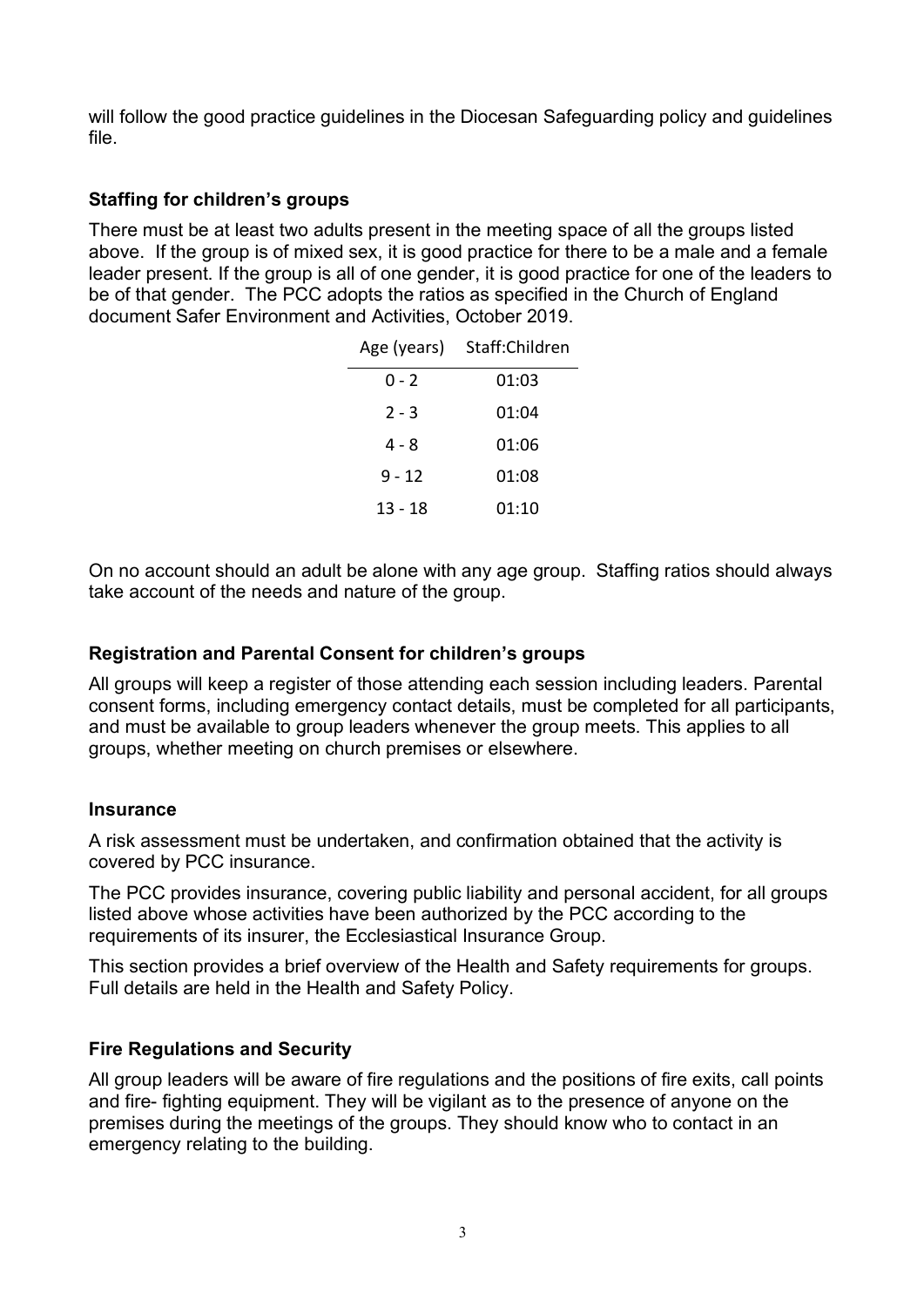### **Food and Hygiene**

If any group is involved in the preparation or selling of food, at least one leader should have completed the food hygiene and food safety course to ensure good practice is followed.

The Food Standards agency provides accessible information on the four 'C's of food preparation: Cook, Chill, Clean and Cross-contamination

https://www.food.gov.uk/food-safety

# **First Aid and Accidents**

Each group will have at least one adult present who has attended a basic course on first aid. There should be a properly stocked first aid kit accessible to each group. In the event of any accident, an incident and accident report form should be completed. This should be kept securely in a marked file. Parents or carers should also be informed of any accident.

### **Providing an Independent Person**

Children, young people and vulnerable adults should have the opportunity to raise any concerns about any health and safety or protection matters. A notice will be placed on the noticeboard and/or entrance to church and to all church premises with the name of the parish Safeguarding Officer, Childline telephone number and of any other independent person the parish appoints to afford this opportunity.

#### **The Voice of the Child, Young Person and Vulnerable adult**

These people should have the opportunity to raise any concerns about any health and safety or protection matters. A notice will be placed on the notice board at the entrance to church and to all church premises with the name and contact details of the Safeguarding Officer and the Childline telephone number.

#### **Allegations**

If an allegation is received concerning the behaviour of an adult, the Practice Guidance for responding to Safeguarding concerns or allegations relating to children, young adults or Vulnerable adults (November 2018) (a copy of which can be found in the Safeguarding Policy File) will be followed.

#### **Concerns About or Reported by a Child**

This parish will follow the Diocesan Guidelines and report the concern to the Diocesan Safeguarding Adviser, or to the appropriate Archdeacon. To clarify, if the allegation is regarding a member of the clergy or lay member, the matter must be referred to the archdeacon, Venerable Javaid Iqbal, Doncaster 07469 850723.

#### **Review**

People working with children, young people and vulnerable adults will meet to review their work on an annual basis. This should include a review of protection issues and health and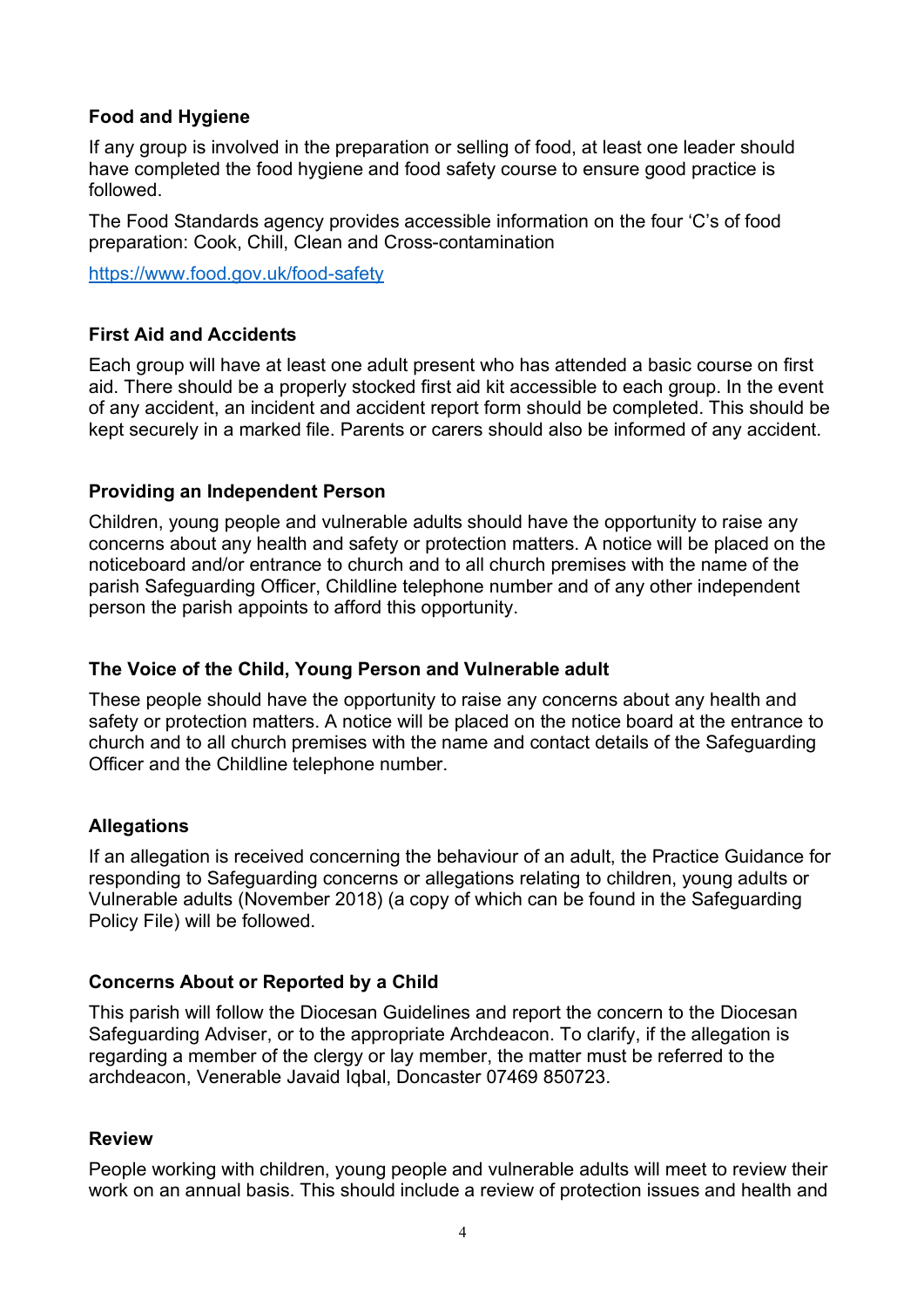safety issues relating to each group. Notification of this meeting should be reported to the P.C.C.

The Parish Safeguarding Officer will review the parish policy annually and report to the P.C.C., who will record this review in their minutes. The P.C.C. will inform the Archdeacon via the visitation that this has been done. A copy of the current Parish Safeguarding Policy should be sent to the Archdeacon for inclusion in the parish file. A further copy should be sent if there are substantial amendments.

# **Training**

All adults working in a children, young adult or vulnerable adult's activity group, church officers and members of the PCC will be required to attend the relevant Safeguarding training provided by the Diocese. Those looking to start a role within the church must attend the training before starting the role.

The parish will consider its training needs at the time it reviews the Safeguarding Policy. If specific needs are identified, the parish will consult with the Diocesan Safeguarding Adviser.

Details of training requirements can be found on pages 13 and 14 of Practice Guidance: Safeguarding and Development July 2019. A link is provided below or it can be found on the diocesan website.

**Signed** on behalf of the PCC by Rev John Parker

**Date:**…………………………………………………

**Key Personnel**

All Saints Safeguarding Officer: Christine Druett (01709 590899)

Diocesan Safeguarding Advisers:

Siân Checkley (07741 013775 or sian.checkley@sheffield.anglican.org) Elina Penttila (07871796682 or elina.penttila@Sheffield.anglican.org)

Urgent out of hours safeguarding service is now provided by Thirtyone:Eight (31:8) Tel no 0303 0031111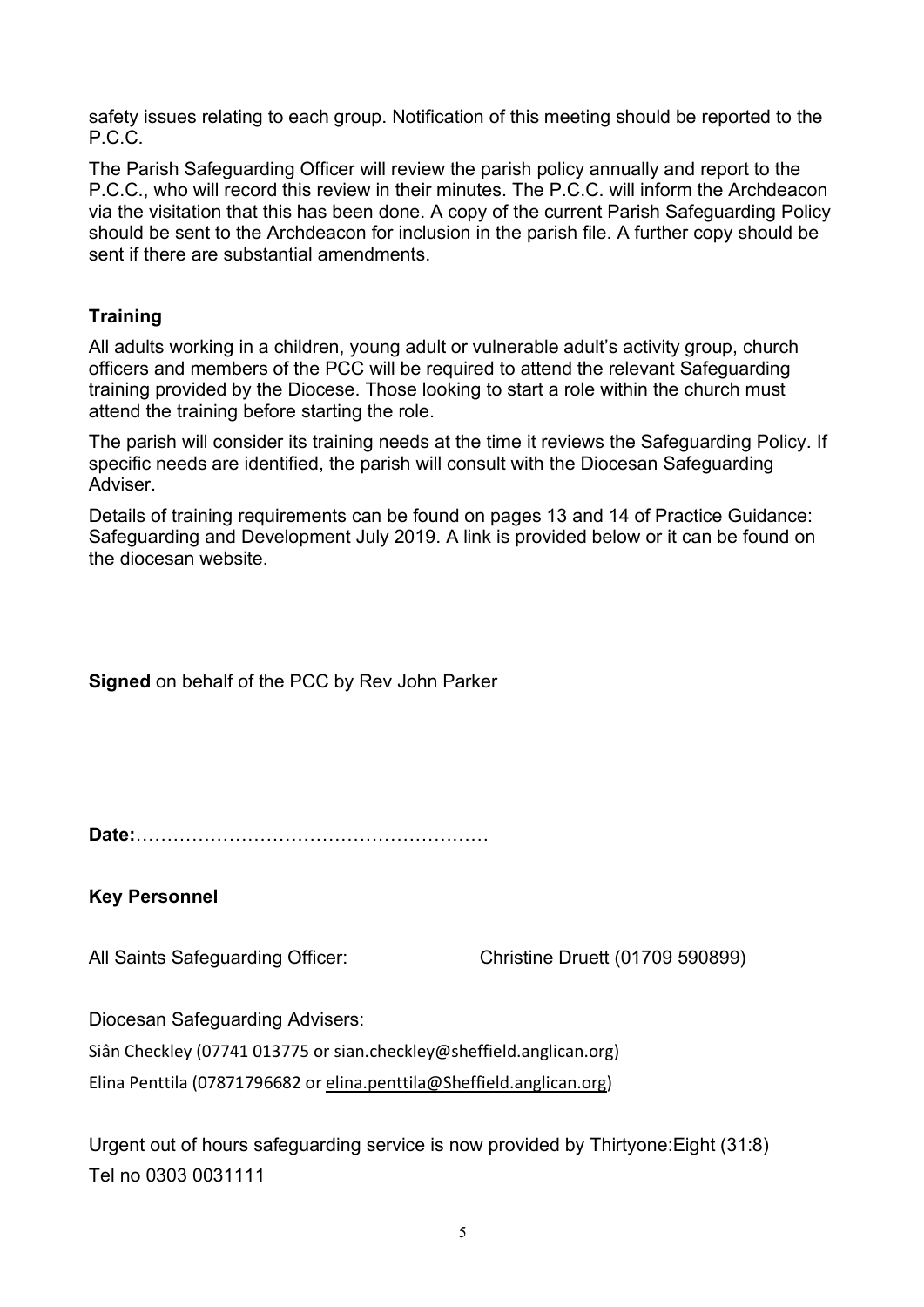# **Useful links**

Link to Diocesan policy 2017 'Promoting a safer church' cofe-policy-statement-2017.pdf (anglican.org)

Link to the Safeguarding and development Document, July 2019 SAFEGUARDING RISK ASSESSMENT PRACTICE GUIDANCE (anglican.org)

Link to the Parish Safeguarding Handbook, August 2019 Layout 1 (churchofengland.org)

Link to risk assessment template recommended by the diocese. Serving the Church Resources (stpeterscollege.org.uk)

Link to Safeguarding children, young people and vulnerable adults e-manual Dec 2021 Foreword | The Church of England

Link to Safer Working Practice July 2021 Code of Safer Working Practice 02.07.2021.pdf (churchofengland.org)

Link to Safer Environment and Activities September 2019 Safer Environment and Activities Oct19 0.pdf (churchofengland.org)

Practice Guidance: Responding to, assessing and managing safeguarding concerns or allegations against church officers This Practice Guidance also includes the 'Risk assessment and management of those that may pose a known risk to children, young people or vulnerable adults within a Christian Congregation or Community' (2017)

Responding PG V2.pdf (churchofengland.org)